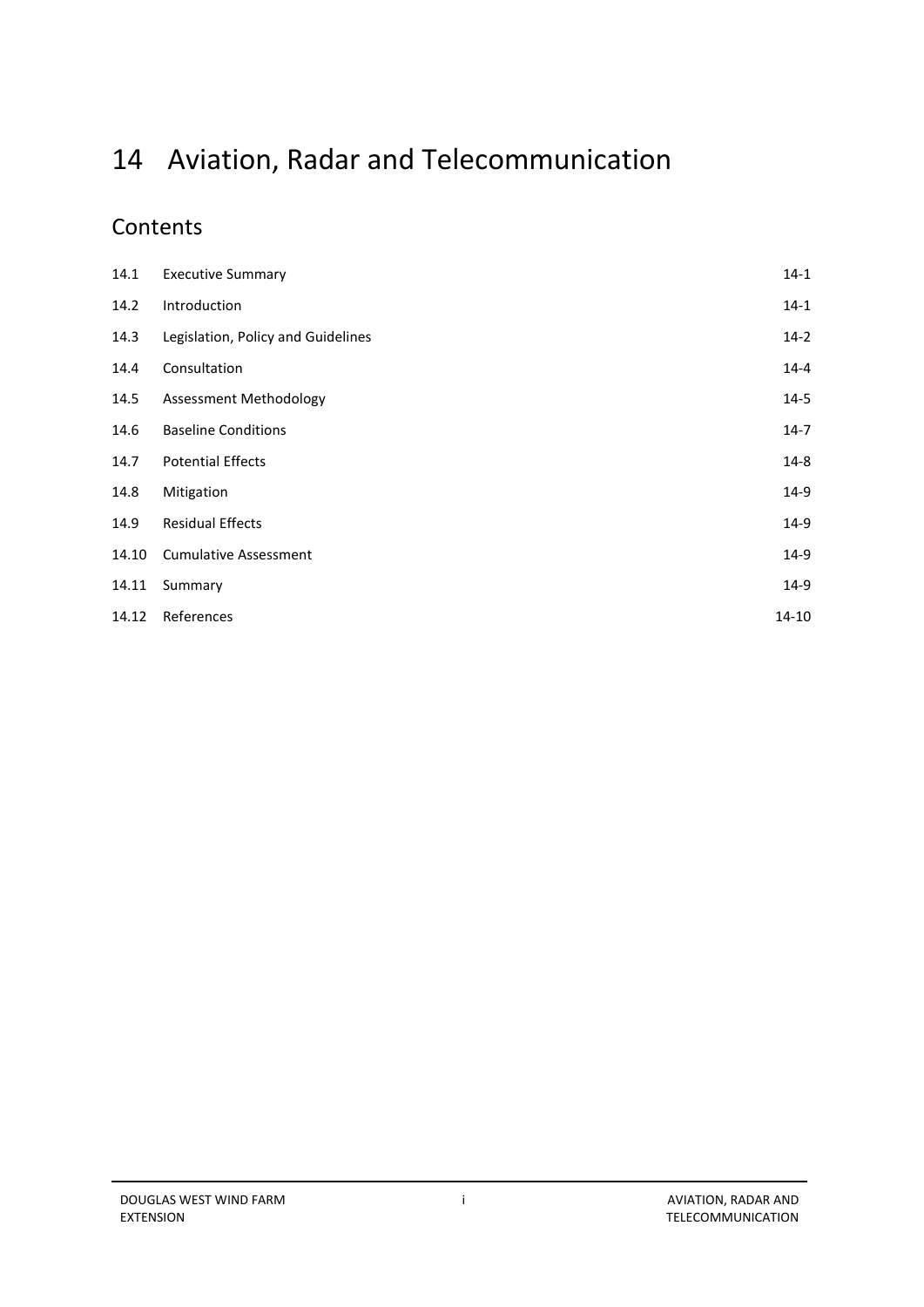This page is intentionally blank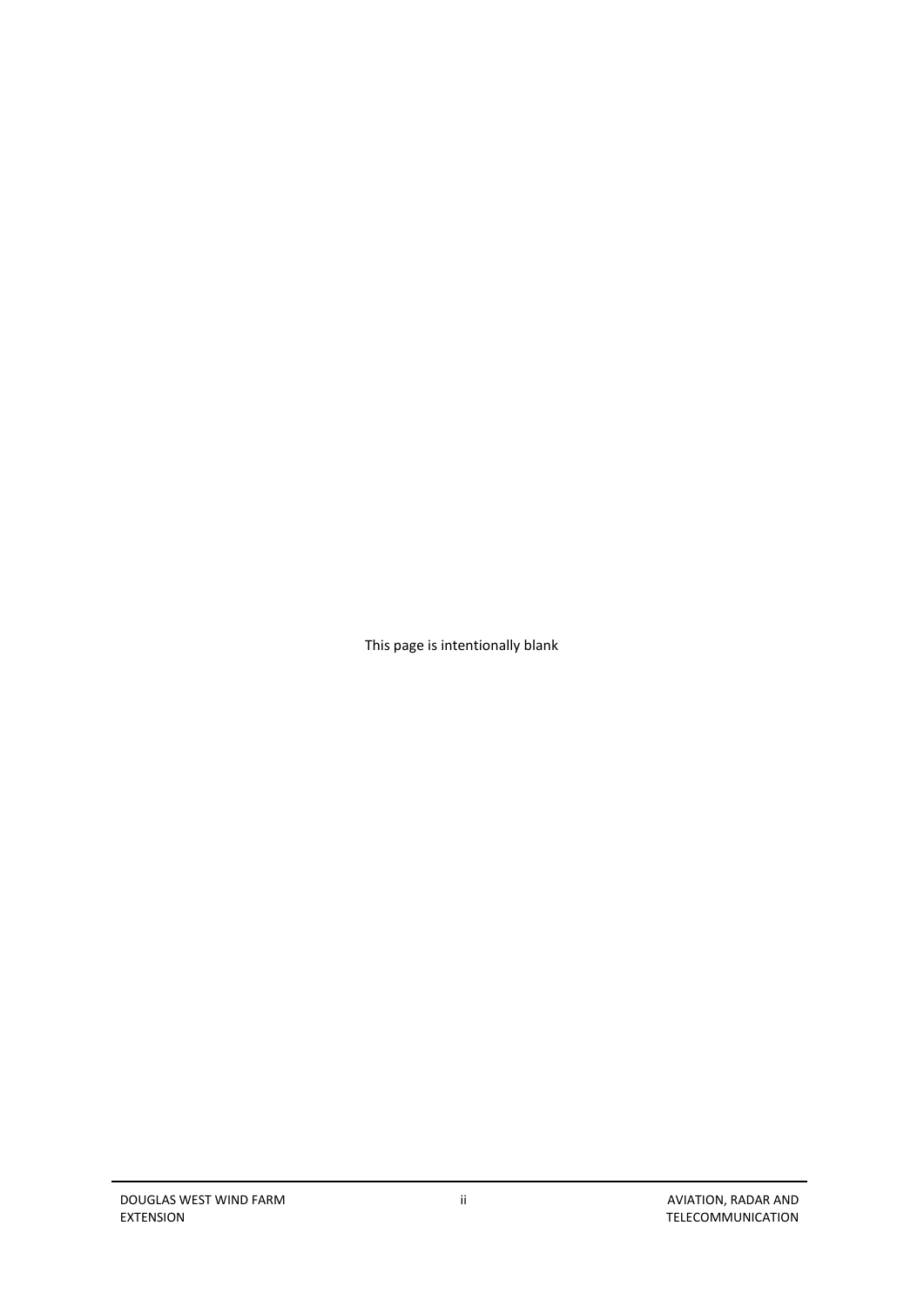# 14 Aviation, Radar and Telecommunication

### <span id="page-2-0"></span>14.1 Executive Summary

- 14.1.1 An initial scoping study relating to aviation, radar and telecommunications identified those stakeholders potentially affected by the Proposed Development. The scoping process involved considering all military and civil aerodromes in the wider area out to circa 60 km, all radar installations out to the limit of their range, all navigational aids, air-ground-air communications stations and low flying activities, as well as operators of telecommunications links. The scoping process identified potential impacts to primary radars operated by NATS and Glasgow Airport.
- 14.1.2 Consultations were conducted with NATS, Glasgow Airport, Glasgow Prestwick Airport, Atkins, the Joint Radio Company (JRC) and Arqiva; additionally, the Ofcom online database of fixed links was interrogated to identify any links near the Proposed Development site (note that Ofcom no longer provides such information directly).
- 14.1.3 Identified potential impacts to the NATS and Glasgow Airport primary radars will be mitigated through the blanking of the affected radars and the provision of in-fill coverage from the unaffected Terma radar at Glasgow Airport. Legal agreements with these organisations will be put in place to secure the mitigation proposal, to allow their conditional approval of the Proposed Development.
- 14.1.4 Following implementation of the mitigation solution outlined above, it is concluded that there will be no significant residual effects on aviation or telecommunication infrastructure as a result of the operation of the Proposed Development.

### <span id="page-2-1"></span>14.2 Introduction

- 14.2.1 This chapter considers the potential effects of the Proposed Development on existing and planned military and civil aviation activities, television and telecommunications infrastructure.
- 14.2.2 Wind turbines are not directly subject to the Communications Act 2003 and require no authorisation from Ofcom in their management of the radio spectrum and granting of licenses under the Wireless Telegraphy Act. However, planning authorities do consider the potential impact of structures on existing infrastructure and they require that consideration of such impacts is made by wind energy developers.
- 14.2.3 Radio waves and microwaves are used in a variety of communications and any large structure has the potential to interfere with their reception. The magnitude of the impact on a structure is principally dependent upon the size, shape and materials of construction. Wind turbines are very slender and the rotor is substantially constructed from non-conducting materials (Glass Reinforced Plastic), both of which reduce their potential for causing interference. However, the tower is usually steel and the rotor blades contain some conductive materials, for lightning conduction and in some cases structural carbon fibre. The blade movement may also have an effect on radars, which are designed to detect movement.
- 14.2.4 The potential effects on electromagnetic signals are highly dependent on the location of the wind farm and on the positions of the individual turbines. In some cases, there are no significant consequences and no mitigation is required, whilst in other cases the turbine specification or layout must be designed to accommodate local infrastructure. Mitigation is often available and appropriate to manage impacts on communications infrastructure or radar. In the extreme, sites can be considered inappropriate for wind energy development.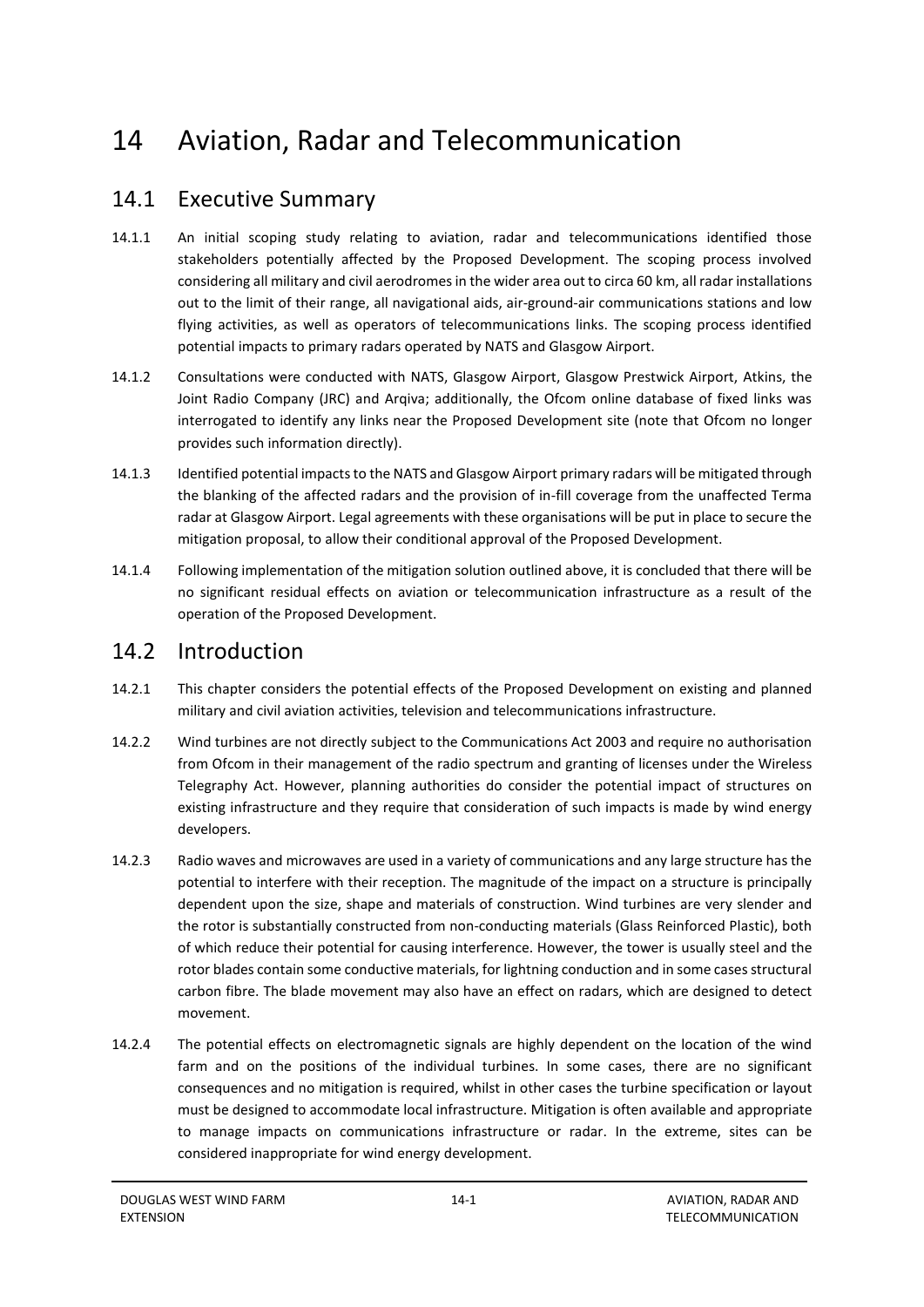14.2.5 The key considerations for the Proposed Development are the potential effects on civil aviation and defence radar, microwave and ultra-high frequency (UHF) band communications and television broadcasting. An Electromagnetic Interference Survey (EMI) was undertaken to determine the suitability of the site and any mitigation measures required to overcome any identified potential effects. The EMI assessment was conducted through a combination of consultation with the operators of these systems where possible, with independent impact assessment where this is not possible.

# <span id="page-3-0"></span>14.3 Legislation, Policy and Guidelines

14.3.1 The relevant sections of key legislation, policy and guidance documents are described below, which together place a responsibility on the planning authorities and the developer to assess potential impacts on aviation and telecommunications links in particular.

### *Legislation*

14.3.2 Civil Aviation Authority (CAA) CAP 393, The Air Navigation Order and Regulations, specifies the statutory requirements for the lighting of onshore wind turbines over 150 m tall.

### *Policy*

14.3.3 Chapter 5 of the EIA Report sets out the planning policy framework that is relevant to the EIA. The policies set out include those from the adopted Strategic Development Plan and Local Development Plan (LDP) that cover South Lanarkshire (2015), those relevant aspects of Scottish Planning Policy (SPP), National Planning Framework 3 (NPF3), Planning Advice Notes and other relevant guidance. Of relevance to the aviation, radar and telecommunications assessment presented within this chapter, regard has been given to the following policies.

### **Scottish Planning Policy (SPP), 2014**

- 14.3.4 The SPP states under paragraph 169 on Development Management, that consideration should be given to the, "*impacts on aviation and defence interests and seismological recording;* [and] *impacts on telecommunications and broadcasting installations, particularly ensuring that transmission links are not compromised*".
- 14.3.5 It also highlights that *Planning Advice Note 62, Radio Telecommunications* provides advice on siting and design, as does the *Planning Circular 2/2003: Safeguarding of Aerodromes, Technical Sites and Military Explosives*.

### **Planning Circular 2/03 (revised March 2016): Safeguarding of Aerodromes, Technical Sites and Military Explosives Storage Areas**

- 14.3.6 This Circular summarises the Scottish Ministers' understanding of the general effect of the relevant primary or secondary legislation.
- 14.3.7 It contains 4 Annexes. Annexes 1 and 2 describe the formal process by which planning authorities should take into account safeguarding, including in relation to wind energy developments. Annex 3 lists officially safeguarded civil aerodromes and Annex 4 lists planning authority areas containing civil en-route technical sites for which separate official safeguarding maps have been issued (as at 27 January 2003).
- 14.3.8 The circular also refers planning authorities, statutory consultees, developers and others to CAA CAP 764 (CAA Policy and Guidance on Wind Turbines), which is discussed further under Guidance below, and Met Office guidelines.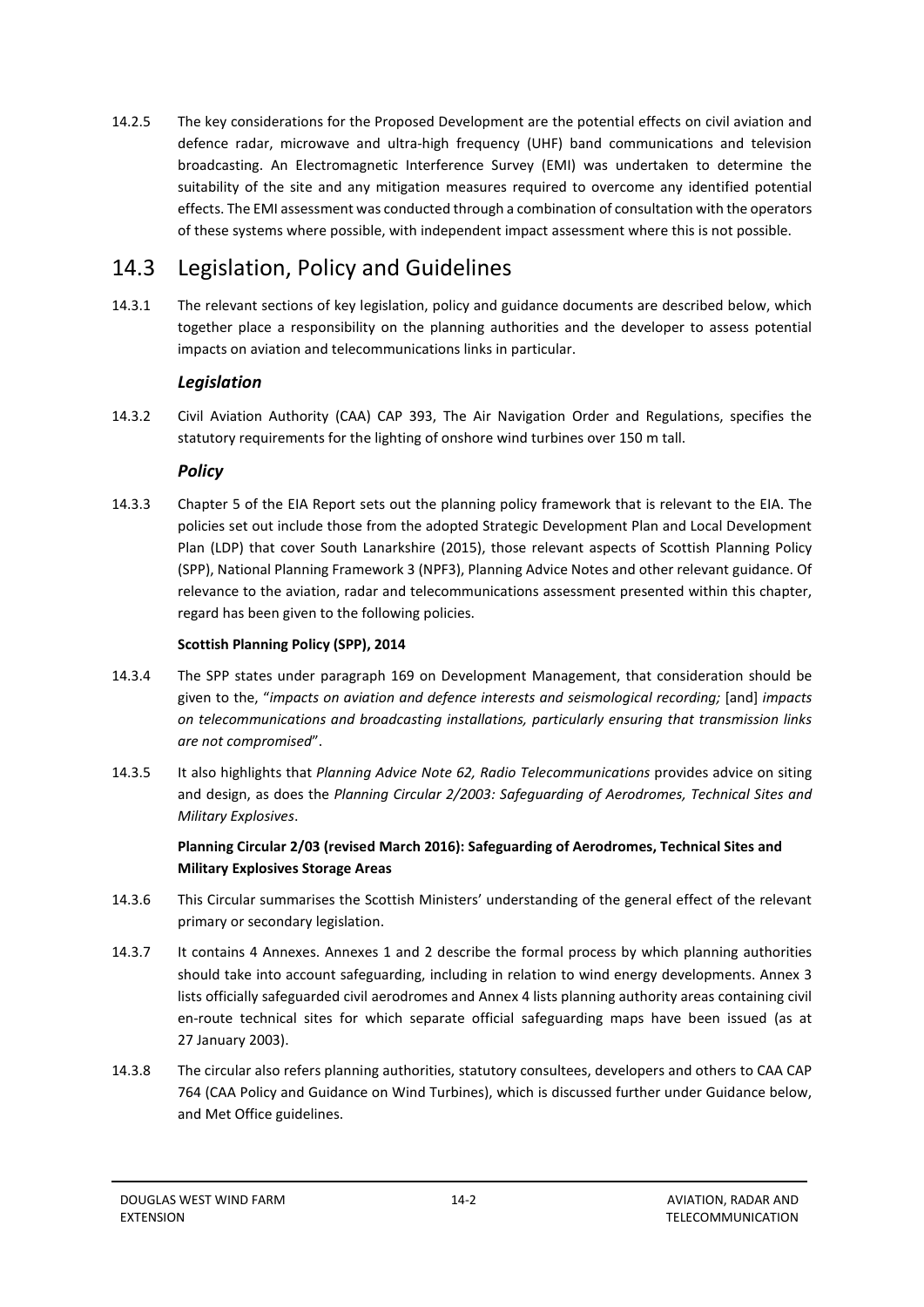#### **Planning Advice Note (PAN) 62: Radio Telecommunications**

14.3.9 PAN 62 states that, "*Large and prominent structures such as tall buildings and wind farms can cause disruption to radio telecommunications services by obstructing or reflecting the signals. The Radiocommunications Agency (Now Ofcom) may be able to suggest engineering solutions to overcome the problem, such as installing repeaters. Planning authorities can grant planning permission for such prominent structures subject to a condition that before development commences the developer will propose measures by which the quality of reception affected by the proposal will be maintained*."

#### **CAA Policy Statement: Lighting of Onshore Wind Turbine Generators in the United Kingdom with a maximum blade tip height at or in excess of 150 m Above Ground Level**

14.3.10 This policy statement highlights and clarifies the requirements set out in CAP393, the Air Navigation Order, for the lighting of onshore turbines. Key sections are described further under the assessment methodology below.

#### **South Lanarkshire Local Development Plan (2015)**

14.3.11 Policy 19 (Renewable Energy) of the LDP is relevant to the aviation, radar and telecommunication assessment.

#### **SLC Supplementary Guidance 10 on Renewable Energy (2015)**

- 14.3.12 SLC Supplementary Guidance 10 on Renewable Energy (2015) sets out policies and other advice in support of wind developments in South Lanarkshire. Paragraph 6.95 to 6.102 (Development Management Considerations) deals with aviation matters and states that "*the impacts of the proposal on radar performance, defence interests and other air safety and seismological recording considerations must be satisfactorily addressed and demonstrated to the satisfaction of the relevant technical authorities*" (paragraph 6.101).
- 14.3.13 Paragraphs 6.105 to 6.108 deal with matters relating to telecommunication and broadcasting installations and states, "*the siting of wind turbines must have regard to radio, television, telecoms and other communication systems particularly ensuring that transmission links are not compromised*" (paragraph 6.105).
- 14.3.14 Parts 15 and 16 of the assessment checklist (Table7.1) address aviation and telecommunication impacts and the requirement for them to be assessed within the EIA Report.

#### *Guidance*

- 14.3.15 CAA guidance, within CAP 764 (CAA Policy and Guidance on Wind Turbines), sets out recommended consultation and assessment criteria for the impacts of wind turbines on all aspects of civil aviation.
- 14.3.16 The CAA involvement in the Wind Farm Pre-Planning Consultation Process ceased on 25 December 2010. CAP 764 now states that "*developers are required to undertake their own pre- planning assessment of potential civil aviation related issues*."
- 14.3.17 Within CAP 764 the CAA provides a chapter describing the "*wind turbine development planning process*", within which the main civil aviation stakeholders and their interests are listed and described in brief. Table 1 within the guidance document provides an overview of considerations and the following paragraphs detail what developers will need to consider, conducting associated consultations as appropriate.
- 14.3.18 The CAA notes in section 5.25 of CAP 764 that "*it is incumbent upon the developer to liaise with the appropriate aviation stakeholder to discuss – and hopefully resolve or mitigate – aviation related concerns without requiring further CAA input. However, if these discussions break down or an impasse is reached, the CAA can be asked to provide objective comment*".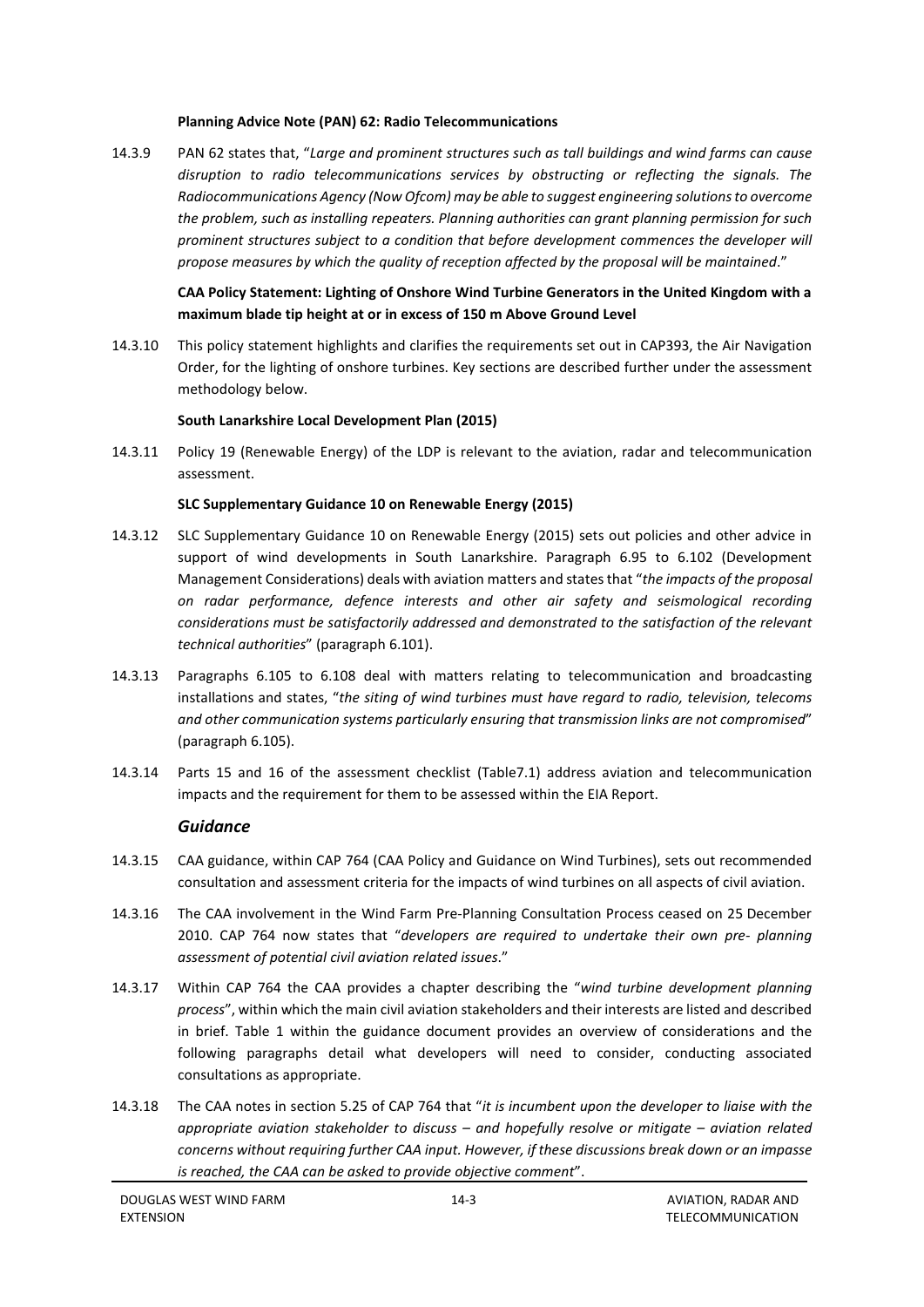14.3.19 Section 5.26 of CAP 764 states that "*the CAA will not provide comment on MoD objections or arguments unless such comments have been requested by the MoD*."

### <span id="page-5-0"></span>14.4 Consultation

- 14.4.1 The aviation stakeholders consulted as a part of the EIA Scoping process were NATS, Glasgow Airport, Glasgow Prestwick Airport (GPA) and the Ministry of Defence (MoD).
- 14.4.2 Relevant telecommunications and television broadcasting stakeholders were also consulted, as set out in Table 14.1 below. Table 14.1 provides a summary of all consultation responses received. Copies of relevant consultee communications are provided in Appendices 4.2 and 4.3.

| <b>Consultee</b>       | <b>Response</b>                                                                                                                                                                                                                                                                                                                                                                                                                                                                                                                        | <b>Actions</b>                                                                                                                                                                                                                                                                                                                                                                                                                                                                                                                                                                                                                                                                                                                                                                                                                                                                                       |
|------------------------|----------------------------------------------------------------------------------------------------------------------------------------------------------------------------------------------------------------------------------------------------------------------------------------------------------------------------------------------------------------------------------------------------------------------------------------------------------------------------------------------------------------------------------------|------------------------------------------------------------------------------------------------------------------------------------------------------------------------------------------------------------------------------------------------------------------------------------------------------------------------------------------------------------------------------------------------------------------------------------------------------------------------------------------------------------------------------------------------------------------------------------------------------------------------------------------------------------------------------------------------------------------------------------------------------------------------------------------------------------------------------------------------------------------------------------------------------|
| <b>NATS</b>            | NATS En-route Plc (NATS), was initially<br>consulted on 24 May 2018.<br>NATS is expected to object to the<br>development without mitigation.<br>Discussions determined that mitigation<br>was likely to be possible through the<br>same means as is currently provided<br>for the other wind energy<br>developments in this area (Nutberry,<br>Galawhistle, Dalquhandy and Douglas<br>West).<br>It is anticipated that NATS will be in a<br>position to withdraw its objection,<br>subject to a suitably worded planning<br>condition. | The assessment of, and contracting for,<br>mitigation with NATS is ongoing. A<br>solution has been identified and is the<br>subject of ongoing feasibility checks to<br>confirm its acceptability to NATS.<br>Subsequent to the formal approval of<br>the technical solution, the Applicant<br>will enter into a contract for mitigation.<br>This will enable NATS to remove its<br>objection fully, conditional upon the<br>mitigation being implemented prior to<br>turbine installation.<br>Draft condition wording will be agreed<br>with NATS and submitted to the<br>Scottish Ministers.                                                                                                                                                                                                                                                                                                       |
| <b>Glasgow Airport</b> | Glasgow Airport was initially consulted<br>on 24 May 2018.<br>Glasgow Airport is also expected to<br>object to the development without<br>mitigation.<br>The airport installed a turbine<br>mitigating radar in June 2018 and this<br>is expected to provide mitigation for<br>this project.                                                                                                                                                                                                                                           | The situation with Glasgow Airport is<br>similar to that with NATS. NATS<br>provides assessment and contracting<br>services for the airport and is providing<br>these elements for the airport in<br>parallel with the NATS mitigation. The<br>solution is essentially common in using<br>the Glasgow Terma radar to in-fill the<br>conventional radar. Hence, the solution<br>has been identified and is the subject<br>of ongoing feasibility checks to confirm<br>its acceptability.<br>Subsequent to the formal approval of<br>the technical solution, the Applicant<br>will enter into a contract for mitigation.<br>This will enable Glasgow Airport to<br>remove its objection, conditional upon<br>the mitigation being implemented prior<br>to turbine installation.<br>Draft condition wording will be agreed<br>with the airport and submitted to the<br>Scottish Ministers for approval. |

**Table 14.1 – Consultee Responses**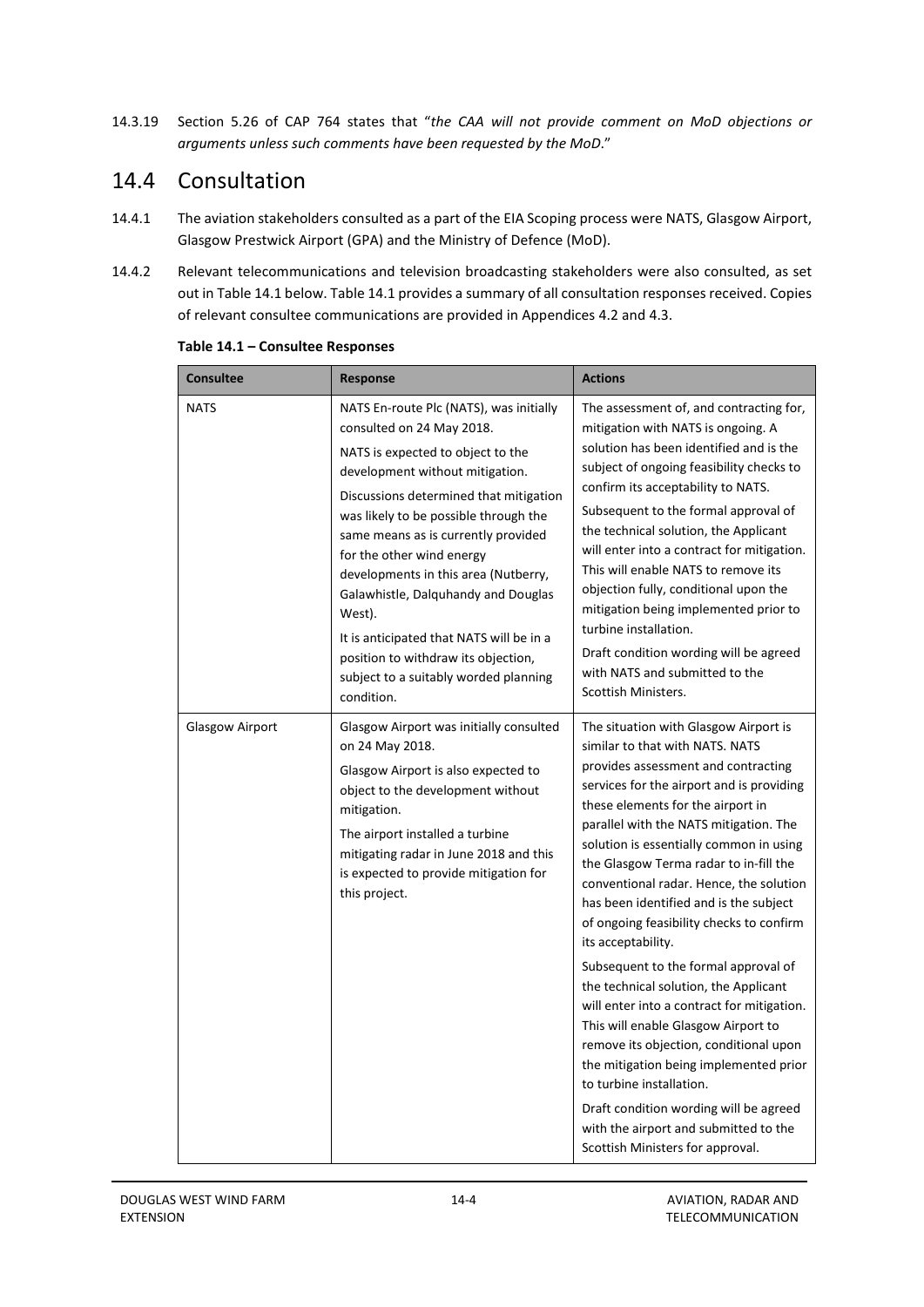| <b>Consultee</b>                                                                                             | <b>Response</b>                                                                                                                                                                                                                                                                                                                                                             | <b>Actions</b>                                                                           |
|--------------------------------------------------------------------------------------------------------------|-----------------------------------------------------------------------------------------------------------------------------------------------------------------------------------------------------------------------------------------------------------------------------------------------------------------------------------------------------------------------------|------------------------------------------------------------------------------------------|
| <b>Glasgow Prestwick</b><br>Airport                                                                          | Glasgow Prestwick Airport (GPA) was<br>consulted on 31 January 2019.<br>GPA have previously considered that<br>any turbines that impact its radar in<br>this area, may be of concern.<br>A full radar line of sight analysis was<br>conducted, which concluded that there<br>would be no radar impact. This<br>information was submitted to GPA<br>within the consultation. | A response to the consultation with the<br>airport is awaited at the time of<br>writing. |
| MoD                                                                                                          | The MOD responded to the Scoping<br>Report on 17 December 2018, with no<br>objections, MOD reference DIO<br>10044779.                                                                                                                                                                                                                                                       | No further action is required.                                                           |
| Ofcom (via Spectrum<br>Licensing) (licensee for<br>all fixed links)                                          | Ofcom no longer provides details of<br>fixed links however this information is<br>available from Ofcom's online<br>database. This was interrogated and no<br>fixed links were identified within 1 km<br>of any proposed turbines.                                                                                                                                           | No further action is required.                                                           |
| Joint Radio Company<br>(JRC)<br>(safeguarding<br>communications for the<br>electricity and gas<br>utilities) | JRC provided a response on 07<br>February 2019 clearing the Proposed<br>Development with respect to radio link<br>infrastructure operated by Scottish<br>Power and Scotia Gas Networks.                                                                                                                                                                                     | No further action is required.                                                           |
| <b>Atkins</b><br>(safeguarding<br>communications for the<br>water utilities)                                 | Atkins provided a response on 08<br>February 2019 stating they had no<br>objection to the Proposed<br>Development in relation to UHF Radio<br>Scanning Telemetry communications.                                                                                                                                                                                            | No further action is required.                                                           |
| Argiva<br>(Operator of the<br>television broadcasting<br>infrastructure)                                     | Arqiva provided a response on 06<br>February 2019 confirming no concerns<br>with respect to fixed links. Arqiva does<br>not provide assessment of impacts on<br>digital television reception.                                                                                                                                                                               | No further action is required.                                                           |
| Openreach<br>(on behalf of BT radio<br>network)                                                              | Openreach responded to the Scoping<br>Report on 06 December 2018 with no<br>objections and the conclusion that the<br>Proposed Development should not<br>cause interference to BT's current and<br>presently planned radio network.                                                                                                                                         | No further action is required.                                                           |

# <span id="page-6-0"></span>14.5 Assessment Methodology

### *Aviation and radar*

14.5.1 The requirement for the Proposed Development to have no significant effects on aviation is established through consultation with all relevant stakeholders within the consenting process. The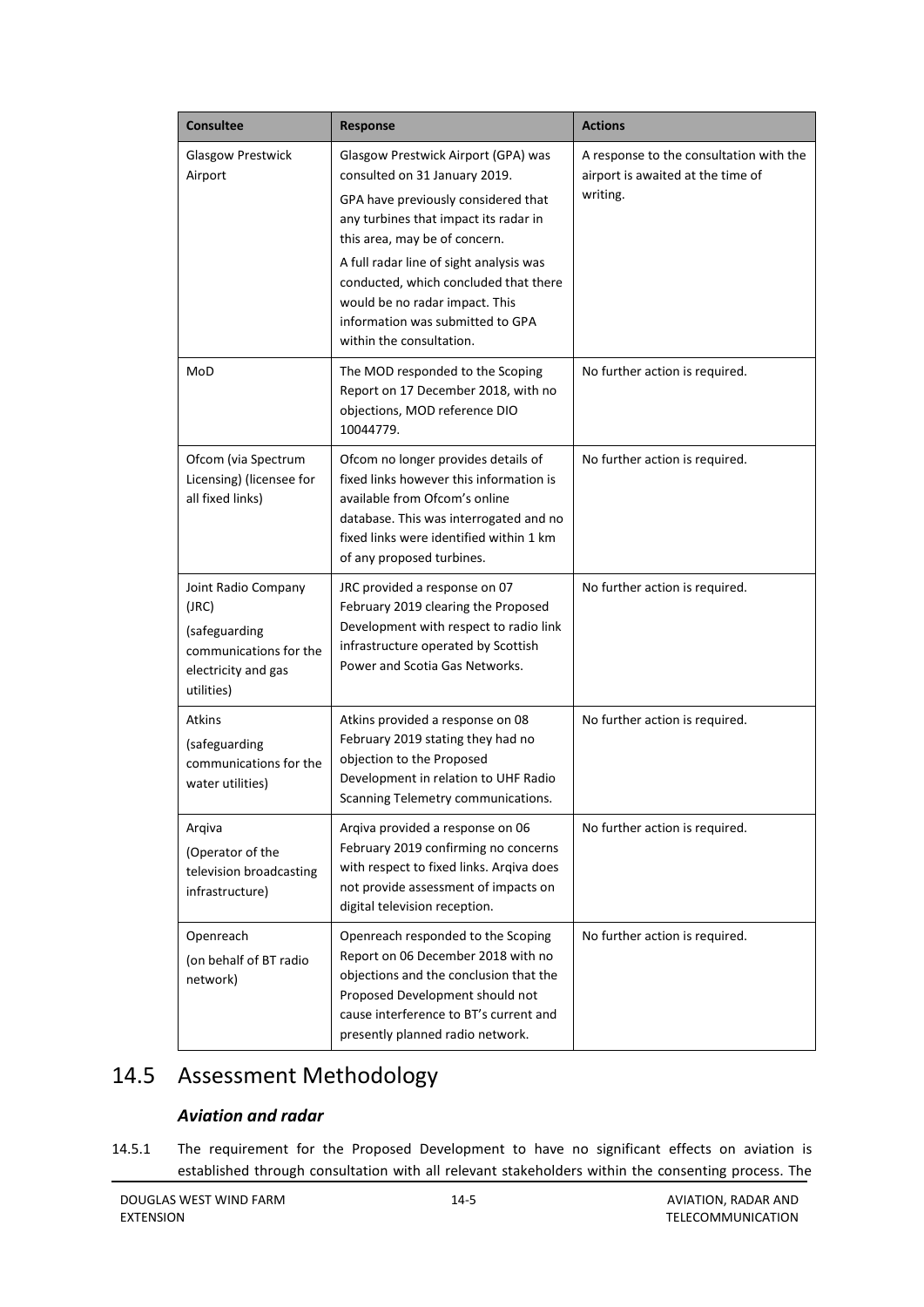task of the Applicant is to independently assess the potential effects and where significant effects may occur, to enter a dialogue with the affected stakeholders prior to submission as far as is possible. Whilst the aim of this pre-submission dialogue is to enable the approval of all stakeholders, typically solutions are identified but do not reach full maturity in terms of the assessment by the stakeholders and the contracting of mitigation (where required) until formal consent applications have been submitted. The stakeholders consider dialogue a higher priority and more meaningful, once design iterations are completed and a live application exists.

- 14.5.2 An initial scoping study identified those stakeholders potentially affected by the Proposed Development. The scoping process involves considering all military and civil aerodromes in the wider area out to circa 60 km, all radar installations out to the limit of their range, all navigational aids, airground-air communications stations and low flying activities. The scoping process identified NATS, Glasgow Airport, Glasgow Prestwick Airport and the MoD as relevant stakeholders.
- 14.5.3 The principal sensitivity is the visibility of the turbines to those radars potentially affected. Because of this, studies have been conducted prior to submission to assess the visibility of the Proposed Development to all relevant radars in the area. These studies determined that at least some of the turbines are expected to be visible to the NATS primary surveillance radars at Lowther Hill and Cumbernauld and to the Glasgow Airport primary surveillance radar. Impacts on secondary surveillance radar are not expected to be significant at this range and location. No impacts on any other radar are expected, including that operated by Glasgow Prestwick Airport.
- 14.5.4 A detailed assessment of the impacts on the Glasgow Prestwick radar was conducted and determined that there would be no impacts. Dialogue with NATS and Glasgow Airport is ongoing, with mitigation identified and approval anticipated in due course in both cases.
- 14.5.5 The site is sufficiently remote from all aerodromes to not be considered as a physical obstruction.
- 14.5.6 As structures over 150 m high there is a statutory requirement for aviation lighting on the Proposed Development turbines. The precise details of the lighting will need to be agreed with the CAA prior to construction. The requirements for the lighting of en–route obstacles (i.e. those away from the vicinity of a licensed aerodrome) are set out in Article 222 of the UK Air Navigation Order (ANO) 2016.2. This article requires medium intensity (2000 candela) steady red aviation warning lights to be mounted as close as possible to the top of all structures at or above 150 m above ground level (AGL). In terms of the requirement for lighting wind turbine generators, the CAA interprets this as the fitting of lights on the top of the supporting structure (the nacelle) rather than the blade tips. Additionally, at least three (to provide 360-degree coverage) low-intensity lights (32 candela) should be provided at an intermediate level of half the nacelle height. The lights should be turned on only when illuminance reaching a vertical surface falls below 500 LUX (dusk like conditions). If the horizontal meteorological visibility in all directions from every wind turbine generator in the Proposed Development is more than 5 km, the intensity of the nacelle mounted lights may be reduced to not less than 10% of the minimum peak intensity specified for a light of this type. If four or more wind turbine generators are located together in the same group, with the permission of the CAA, only those on the periphery of the group need be fitted with a light.

### *Telecommunications*

14.5.7 Interference with mobile phone networks and other wireless data networks can occur through the interference of microwave and UHF band fixed links. These are operated by or on the behalf of the mobile service providers, the utility companies, the emergency services and occasionally by small private networks.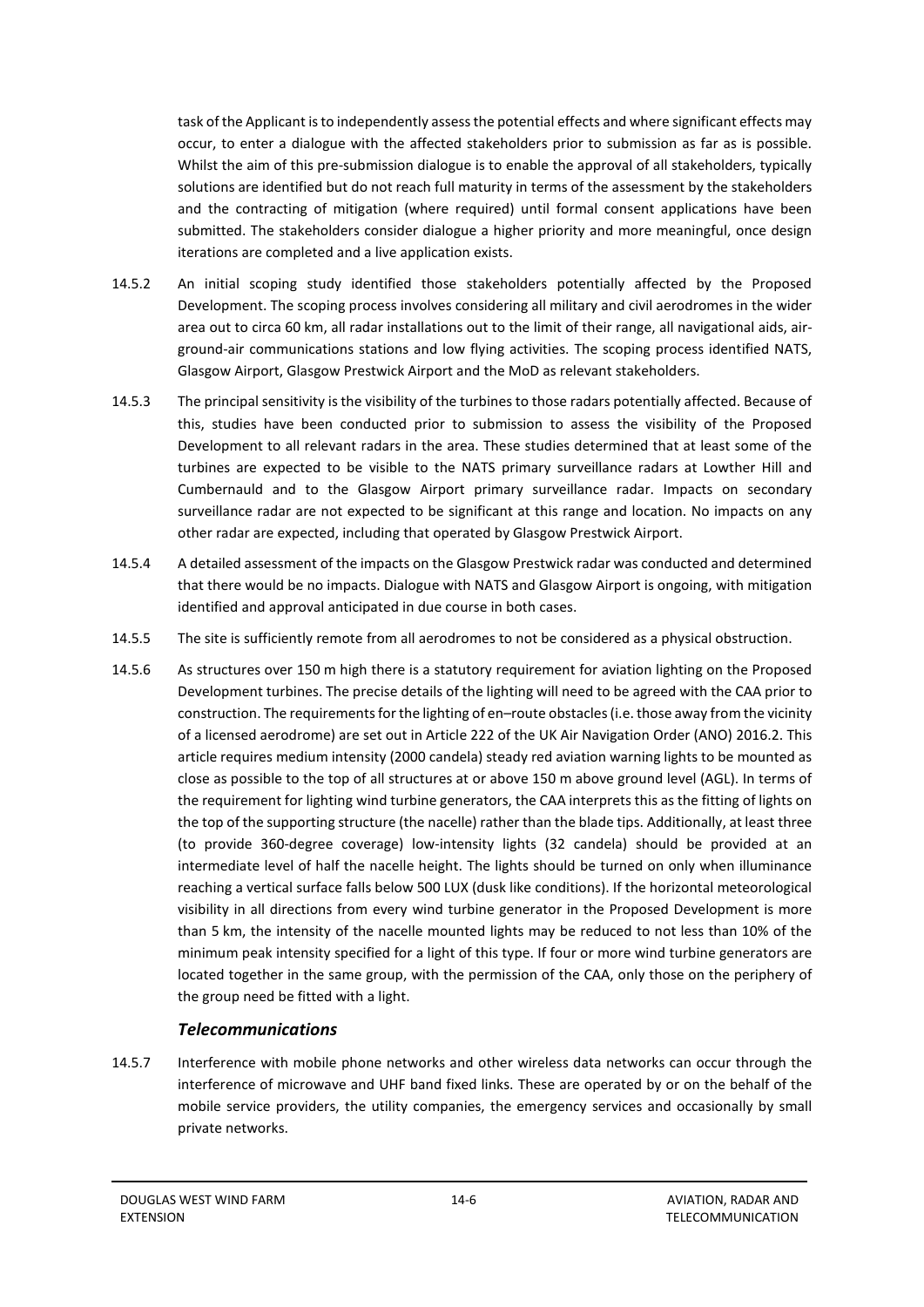14.5.8 The impact assessment has been conducted through consultation with the operators of these systems. Ofcom (via Spectrum Licensing) manages the allocation of frequencies and holds a database of licensed links. The database is available online for interrogation to identify fixed links for any given area. Ofcom does not comment on impacts or consider mitigation, which must be conducted in direct discussions with the system operators if links are identified.

#### **Television**

- 14.5.9 Terrestrial television services within the United Kingdom are the joint responsibility of the BBC and Ofcom. The transmission network is provided and operated on behalf of the broadcaster Arqiva. With television broadcasting now having completed the conversion to a digital only service, only potential effects on the digital system need be considered.
- 14.5.10 Written consultation is required with the network operator Arqiva to address potential impacts on the television infrastructure. Consultation with Arqiva covers all the elements of the television broadcast infrastructure, with the exception of domestic television reception. Arqiva has confirmed that the development will not affect any of its microwave links. Arqiva does not provide assessment of potential impacts on digital television reception (refer to Table 14.1 above).
- 14.5.11 Potential effects on domestic television reception are assessed by consideration of the geography and topology of the local conurbations, the transmitter network, the off-air signal strength and the terrain.
- 14.5.12 The potential for negative effects on domestic television reception are greatly diminished post digital switchover. Currently there is no widely accepted method of determining the potential effects of wind turbines on digital reception. However, it is documented that digital television signals are much better at coping with signal reflections and digital television pictures do not suffer from ghosting. Digital transmitter powers increased to around ten times previous levels at digital switchover. At the same time digital signals were added to the relay transmitter network. These improvements greatly increased the availability and robustness of digital terrestrial reception. Since digital switch over, there are very few known cases of wind turbine interference with domestic television reception.

## <span id="page-8-0"></span>14.6 Baseline Conditions

#### *Aviation*

- 14.6.1 No aerodromes have the potential to be affected by the Proposed Development. No military radars have the potential to be affected by the Proposed Development. No weather radars, Navigational Aids or Air-Ground-Air communication stations have the potential to be affected by the Proposed Development.
- 14.6.2 Impacts on the NATS Lowther Hill and Cumbernauld primary radars are anticipated, which if unmitigated are unacceptable to NATS.
- 14.6.3 Impacts on the Glasgow Airport primary radar are anticipated, which if unmitigated are unacceptable to the airport.
- 14.6.4 No impacts on GPA are anticipated.
- 14.6.5 The MoD has confirmed that it has no objection to the Proposed Development. The MoD may request aviation lighting, but as this is a statutory requirement in any event, and this requirement will be met.

#### *Telecommunications*

14.6.6 The baseline was established by review of the online Ofcom database of fixed links, and consultation with JRC on behalf of the electricity and gas utilities, and Atkins on behalf of the water utilities. The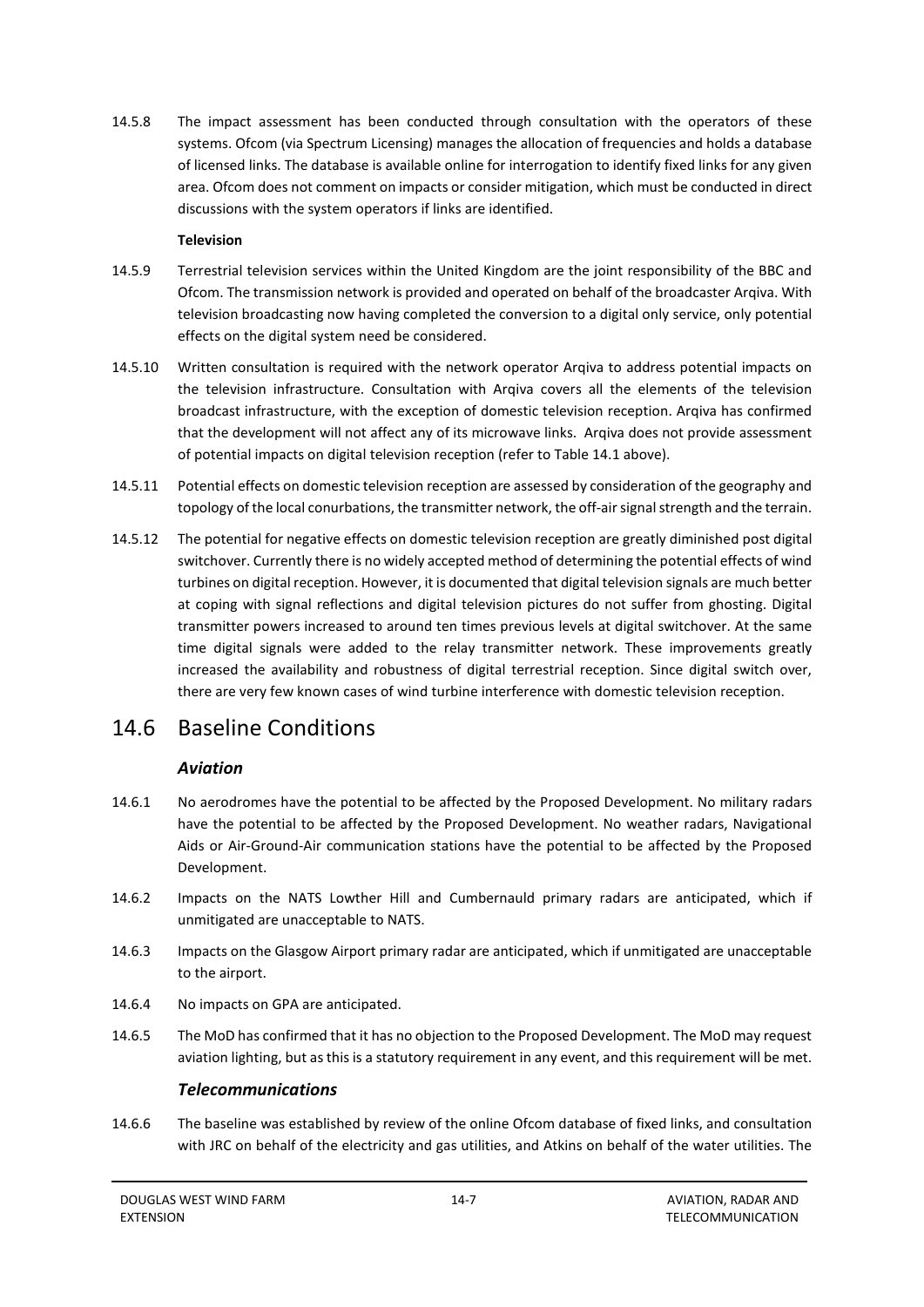consultation responses are detailed in section 4 above. The consultation process determined that no infrastructure was sufficiently close to the Proposed Development to be affected.

#### *Television*

- 14.6.7 The baseline for potential Impacts on television interests comprises two elements, broadcast infrastructure and domestic reception.
- 14.6.8 Post digital switch-over impacts on domestic television reception are rare. Arqiva does not assess these impacts and the BBC does not provide a tool for the assessment of impacts to digital television reception. The impacts were therefore considered independently.
- 14.6.9 There are few properties in the immediate area of the Proposed Development. The nearest settlements of Douglas and Coalburn are primarily serviced from the main transmitter at Black Hill to the north, and a local transmitter at Glespin. The coverage from the Black Hill transmitter to these areas is strong indicating a high resilience to interference.
- 14.6.10 Overall it was determined that the baseline conditions were of few receptors (properties) with the potential to be affected, mitigated by a high digital signal strength and the inherently resilient nature of digital television reception.

### <span id="page-9-0"></span>14.7 Potential Effects

### *Construction*

14.7.1 No EMI effects are anticipated to occur during construction of the Proposed Development. Given that any occurrence of EMI effects during the short commissioning period would replicate itself during operation of the Proposed Development, it is considered appropriate to consider the commissioning activities as part of the operational stage of the development.

### *Operation*

#### **Aviation**

- 14.7.2 There is potential for major adverse (significant) effects on aviation interests during the operational phase of the Proposed Development, in the absence of mitigation.
- 14.7.3 The Applicant accepts the need to mitigate the impacts on the NATS radars at Lowther Hill and Cumbernauld and any associated consent conditions (where appropriate).
- 14.7.4 Similarly, the Applicant accepts the need to mitigate the impacts on the Glasgow Airport radar and any associated consent conditions (where appropriate).

#### **Telecommunications**

- 14.7.5 Based on a review of the online Ofcom database and direct consultations, no links were identified within 1 km of proposed turbines and no objection responses were received from Atkins and JRC.
- 14.7.6 It is therefore considered that the Proposed Development will have **no impact** on local telecommunication infrastructure.

#### **Television**

14.7.7 The nearest conurbations of Douglas and Coalburn are primarily serviced from the main transmitter at Black Hill to the north, and a local transmitter at Glespin. The location of the turbines is such that the strength of reflected signals can be expected to be weak. The coverage from the Black Hill transmitter to these areas is strong indicating a high resilience to interference. The turbines are therefore highly unlikely to have any impacts on domestic television reception.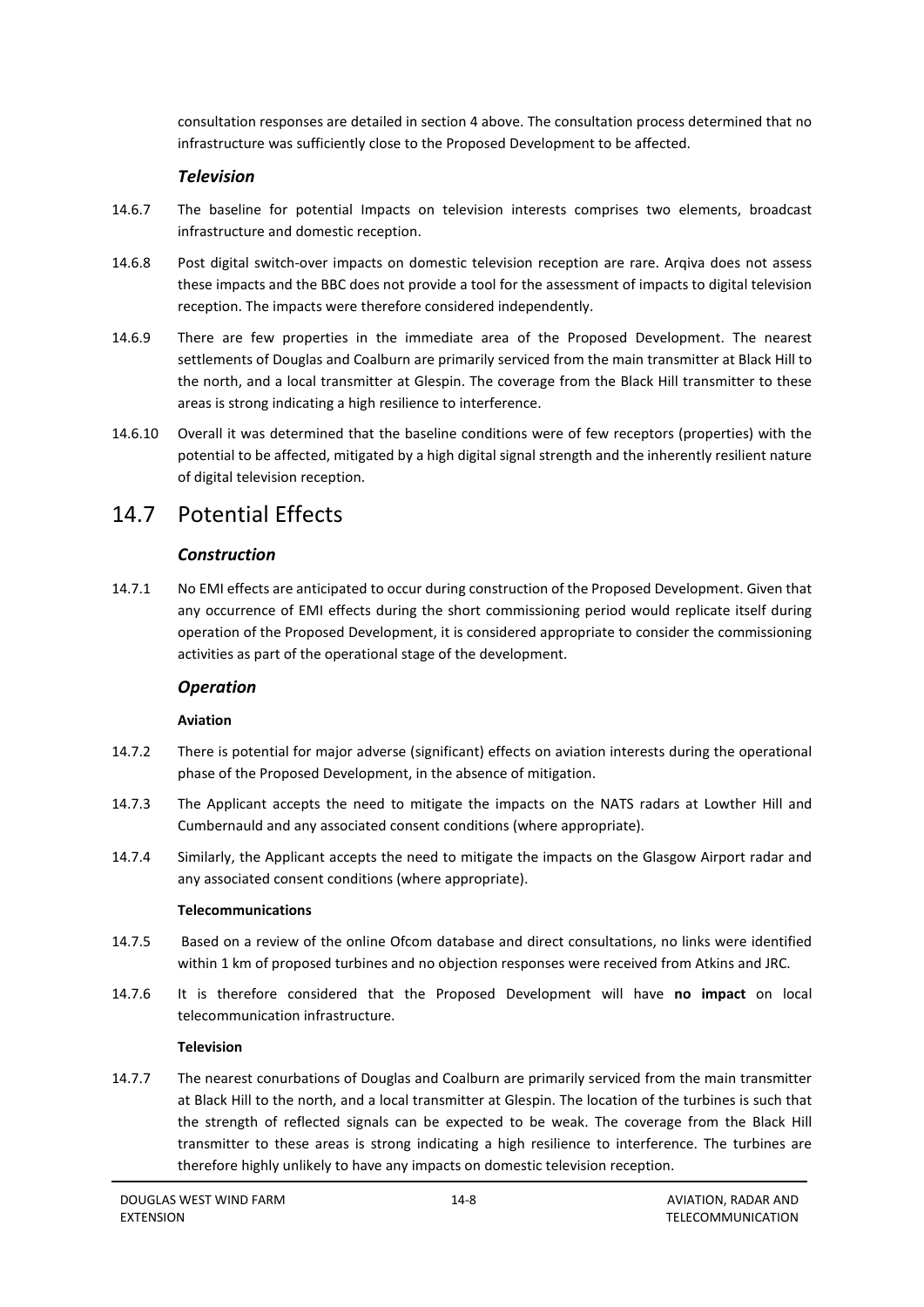14.7.8 Given the strength of the digital signal in the key conurbations and the inherently resilient nature of digital television reception, there is a very low risk of any interference from the Proposed Development to domestic television reception. The potential effects on television reception is therefore considered unlikely and not significant.

### *Decommissioning*

14.7.9 No effects are anticipated to occur during the decommissioning and restoration phase of the Proposed Development.

### <span id="page-10-0"></span>14.8 Mitigation

- 14.8.1 The impacts on the NATS primary radars will be mitigated through the blanking of the affected radars and the provision of in-fill coverage from the unaffected Terma radar at Glasgow Airport (subject to the agreement of contractual arrangements).
- 14.8.2 The impacts on the Glasgow main primary radar will be mitigated through the blanking of the radar and the provision of in-fill coverage from the unaffected Terma radar at Glasgow Airport (subject to the agreement of contractual arrangements).
- 14.8.3 The Proposed Development will have aviation lighting to mark it as an en-route obstacle to low flying aircraft. The lighting requirements will be agreed with the CAA, with the lights meeting the requirements set out in in Article 222 of the UK Air Navigation Order (ANO). It is anticipated that approximately five turbines will be lit (refer to Appendix 6.5), marking the development periphery and the highest point.
- 14.8.4 It should be noted that the proposed lighting plan is indicative and subject to further discussion and agreement with the CAA once consent is established. At the relevant time, in the light of all consented projects in this area, the developer and the CAA may wish to adopt a holistic approach with regards to aviation lighting across this and other nearby wind farm projects.

# <span id="page-10-1"></span>14.9 Residual Effects

- 14.9.1 There will be no residual effects during the construction or decommissioning phases of the Proposed Development with respect to aviation, radar and telecommunications.
- 14.9.2 Following implementation of appropriate mitigation with respect to NATS and Glasgow Airport radar concerns, there will be no residual effects on aviation, radar and telecommunication infrastructure during the operation of the Proposed Development.

## <span id="page-10-2"></span>14.10 Cumulative Assessment

- 14.10.1 It is considered that as none of the consented wind farm developments have significant residual effects on aviation, radar or telecommunication interests, the potential for cumulative effects is **negligible**.
- 14.10.2 Therefore, it is considered that there will be **no significant cumulative effects** on aviation, radar or telecommunication interests as a result of the Proposed Development.

### <span id="page-10-3"></span>14.11 Summary

14.11.1 This chapter has considered the potential effects of the Proposed Development on existing and planned military and civil aviation activities, television and telecommunications infrastructure.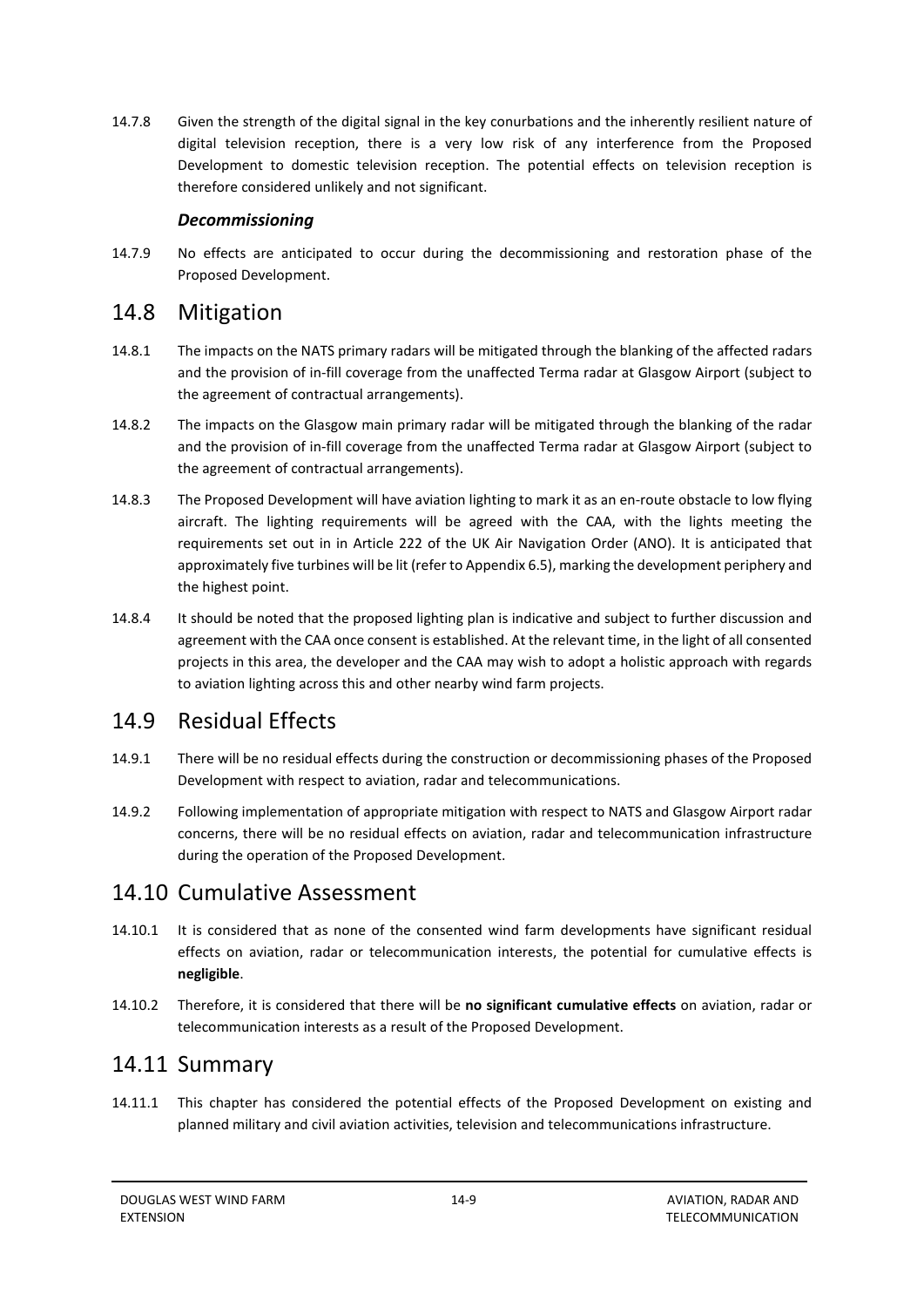- 14.11.2 Consultations have been conducted with Ofcom (via review of its online database), the licensee of the mobile phone and emergency services networks, the utilities which operate wireless data networks at microwave and UHF frequencies, Arqiva which operates microwave fixed links and off-air rebroadcast links, MOD, NATS, Glasgow Airport and Glasgow Prestwick Airport.
- 14.11.3 Impacts were identified on NATS and Glasgow Airport primary radars. Mitigation schemes have been identified to fully meet the requirements of these stakeholders, with no residual effects. Contracts will be entered into such that NATS and Glasgow Airport can provide their approval, conditional upon the implementation of the mitigation schemes prior to turbine erection.
- 14.11.4 No effects were identified on telecommunications or television broadcasting infrastructure.

| <b>Description of Effect</b>                                                                                      | <b>Significance of Potential</b><br><b>Effect</b> |                                | <b>Mitigation Measure</b>                                                                   | <b>Significance of Residual Effect</b> |                               |
|-------------------------------------------------------------------------------------------------------------------|---------------------------------------------------|--------------------------------|---------------------------------------------------------------------------------------------|----------------------------------------|-------------------------------|
|                                                                                                                   | <b>Significance</b>                               | <b>Beneficial</b><br>/ Adverse |                                                                                             | Significance                           | Beneficial/<br><b>Adverse</b> |
| Effects on aviation,<br>radar and<br>telecommunication<br>interests during<br>construction and<br>decommissioning | Negligible                                        | Neutral                        | Aviation lighting will be<br>installed as soon as<br>practicable on erected<br>turbines.    | Negligible                             | Neutral                       |
| Effects on<br>telecommunications<br>and TV reception during<br>the operational period                             | Negligible                                        | Neutral                        | None required                                                                               | Negligible                             | Neutral                       |
| Effects on MoD low<br>flying interests during<br>the operational period                                           | Negligible                                        | Neutral                        | Aviation lighting will be<br>installed.                                                     | Negligible                             | Neutral                       |
| <b>Effects on NATS</b><br>infrastructure during<br>the operational period                                         | Major                                             | Adverse                        | Mitigation measure will<br>be agreed between the<br>Applicant and NATS                      | Negligible                             | Neutral                       |
| <b>Effects on Glasgow</b><br>Airport infrastructure<br>during the operational<br>period                           | Major                                             | Adverse                        | Mitigation measure will<br>be agreed between the<br><b>Applicant and Glasgow</b><br>Airport | Negligible                             | Neutral                       |

#### **Table 14.2 – Summary Table**

# <span id="page-11-0"></span>14.12 References

Civil Aviation Authority (Feb 2016). CAP 764: CAA Policy and Guidelines on Wind Turbines.

Civil Aviation Authority (Jun 2017). Policy Statement - Lighting of Onshore Wind Turbine Generators in the United Kingdom with a maximum blade tip height at or in excess of 150m Above Ground Level

Civil Aviation Authority (Mar 2018). CAP 393: The Air Navigation Order 2016 (ANO) and Regulations

Ofcom online database: Licences and Transmitters/Receivers (accessed November 2018): [https://www.ofcom.org.uk/spectrum/information/spectrum-information-system-sis/spectrum](https://www.ofcom.org.uk/spectrum/information/spectrum-information-system-sis/spectrum-information-portal)[information-portal](https://www.ofcom.org.uk/spectrum/information/spectrum-information-system-sis/spectrum-information-portal)

Ofcom (2009). Tall structures and their impact on broadcast and other wireless services.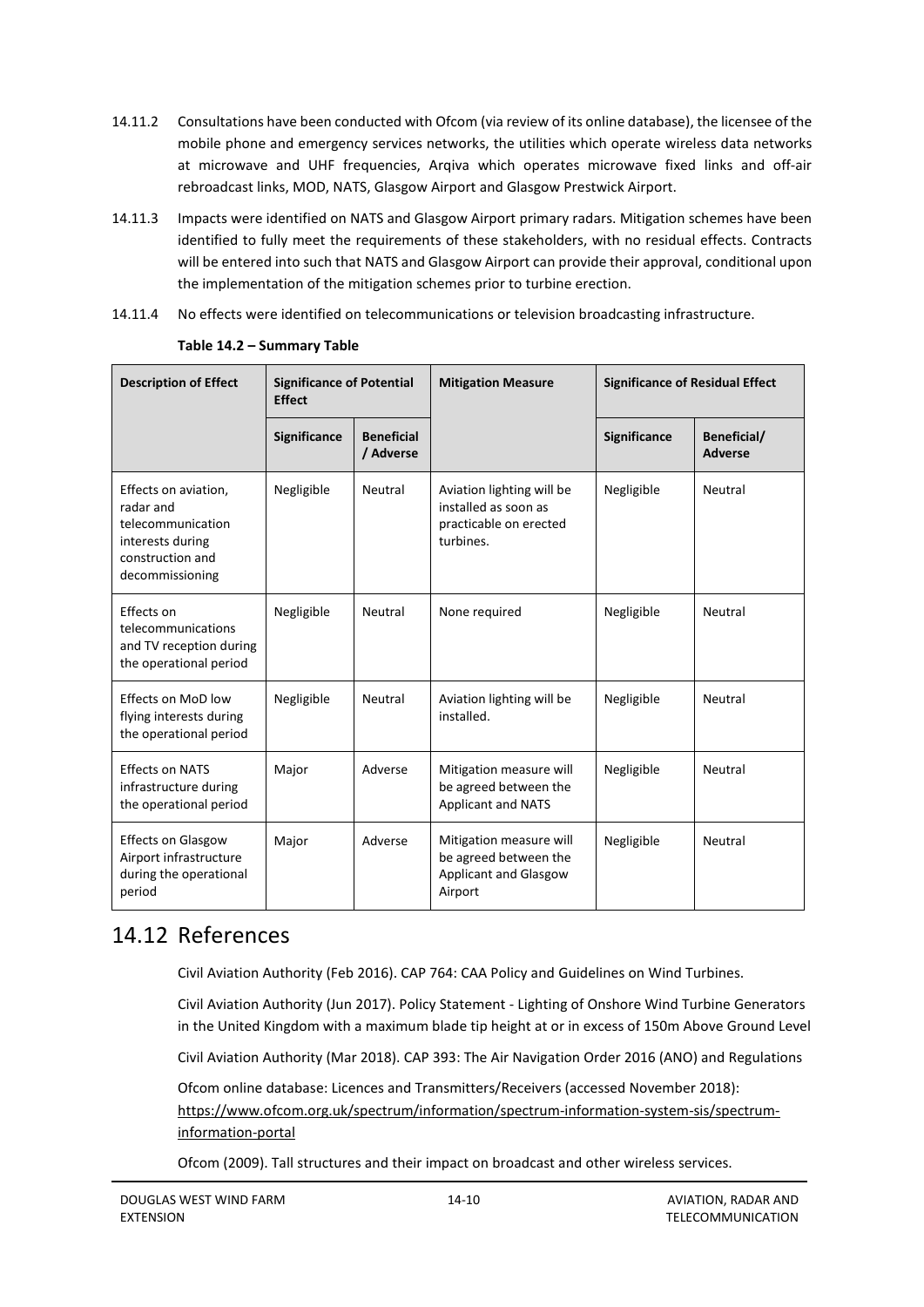Planning Advice Note 62(2001). (PAN 62) on Radio Telecommunications. Scottish Government.

Planning Circular 2/03 (revised March 2016). Safeguarding of Aerodromes, Technical Sites and Military Explosives Storage Areas. Scottish Government.

Scottish Planning Policy (2014). Scottish Government.

South Lanarkshire Council (2015). South Lanarkshire Local Development Plan.

South Lanarkshire Council (2015). Supplementary Guidance10 - Renewable Energy.